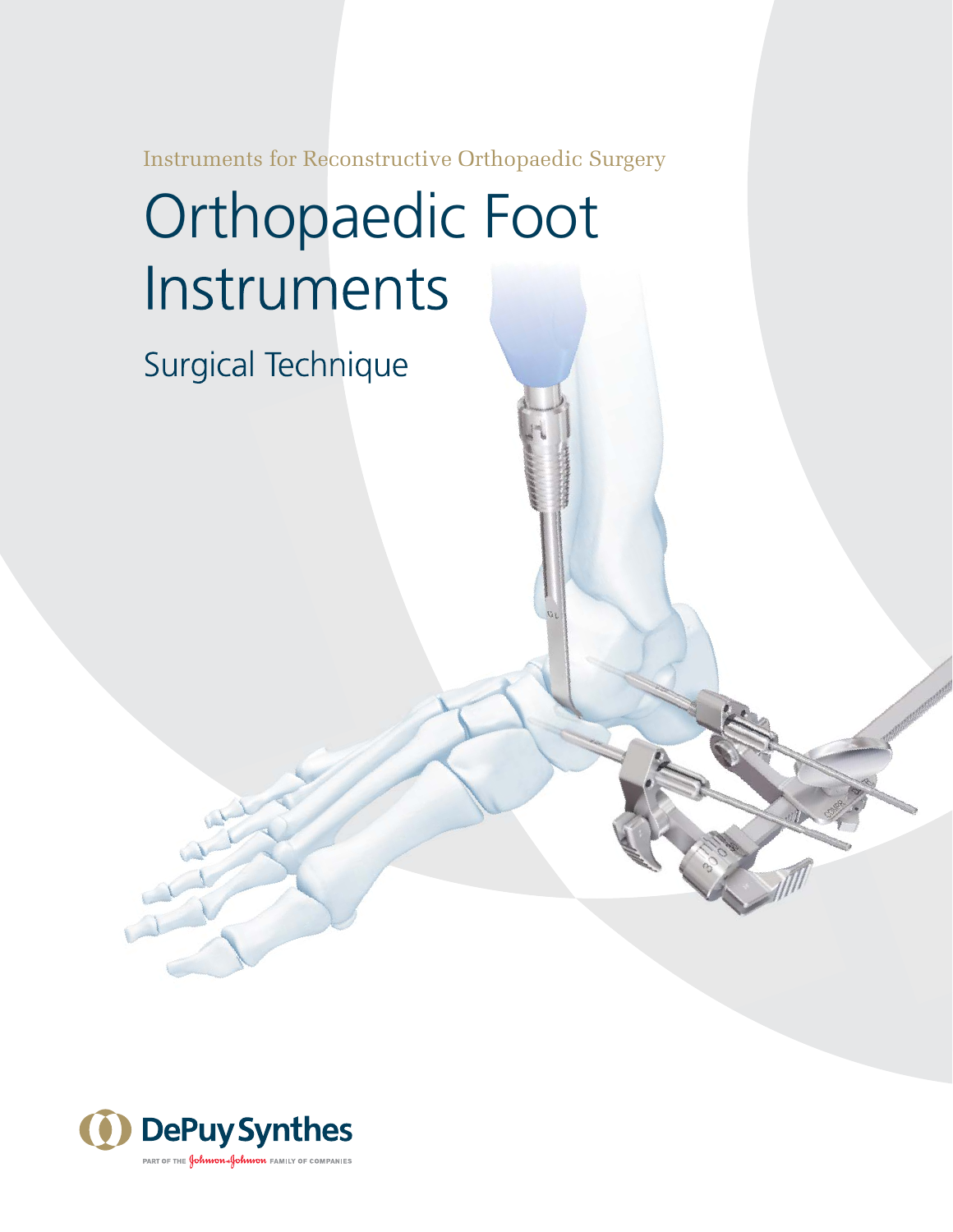# Table of Contents

| <b>Introduction</b>        | Orthopaedic Foot Instruments       |                |
|----------------------------|------------------------------------|----------------|
|                            | Applications                       | $\overline{4}$ |
| <b>Surgical Technique</b>  | Compression/Distraction Device Set | 5              |
|                            | Bone Harvesting Set                | 9              |
|                            | Joint Preparation Set              | 14             |
| <b>Product Information</b> | Instruments                        | 16             |
|                            | Set Lists                          | 19             |

#### **MR Information**

The Orthopaedic Foot Instruments have not been evaluated for safety and compatibility in the MR environment. It has not been tested for heating, migration or image artifact in the MR environment. The safety of the Orthopaedic Foot Instruments in the MR environment is unknown. Scanning a patient who has this device may result in patient injury.

Image intensifier control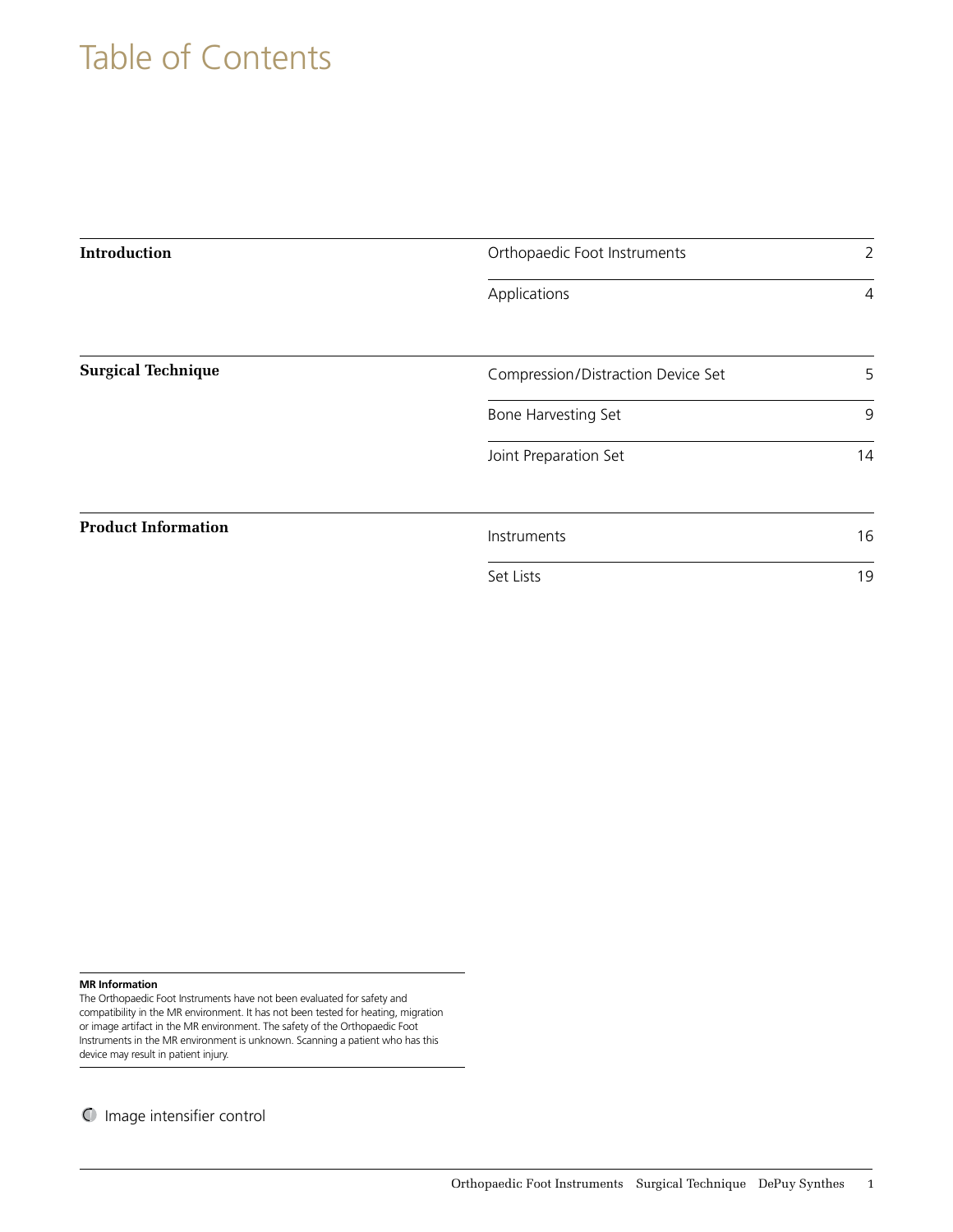# Orthopaedic Foot Instruments

# Instruments for reconstructive orthopaedic surgery

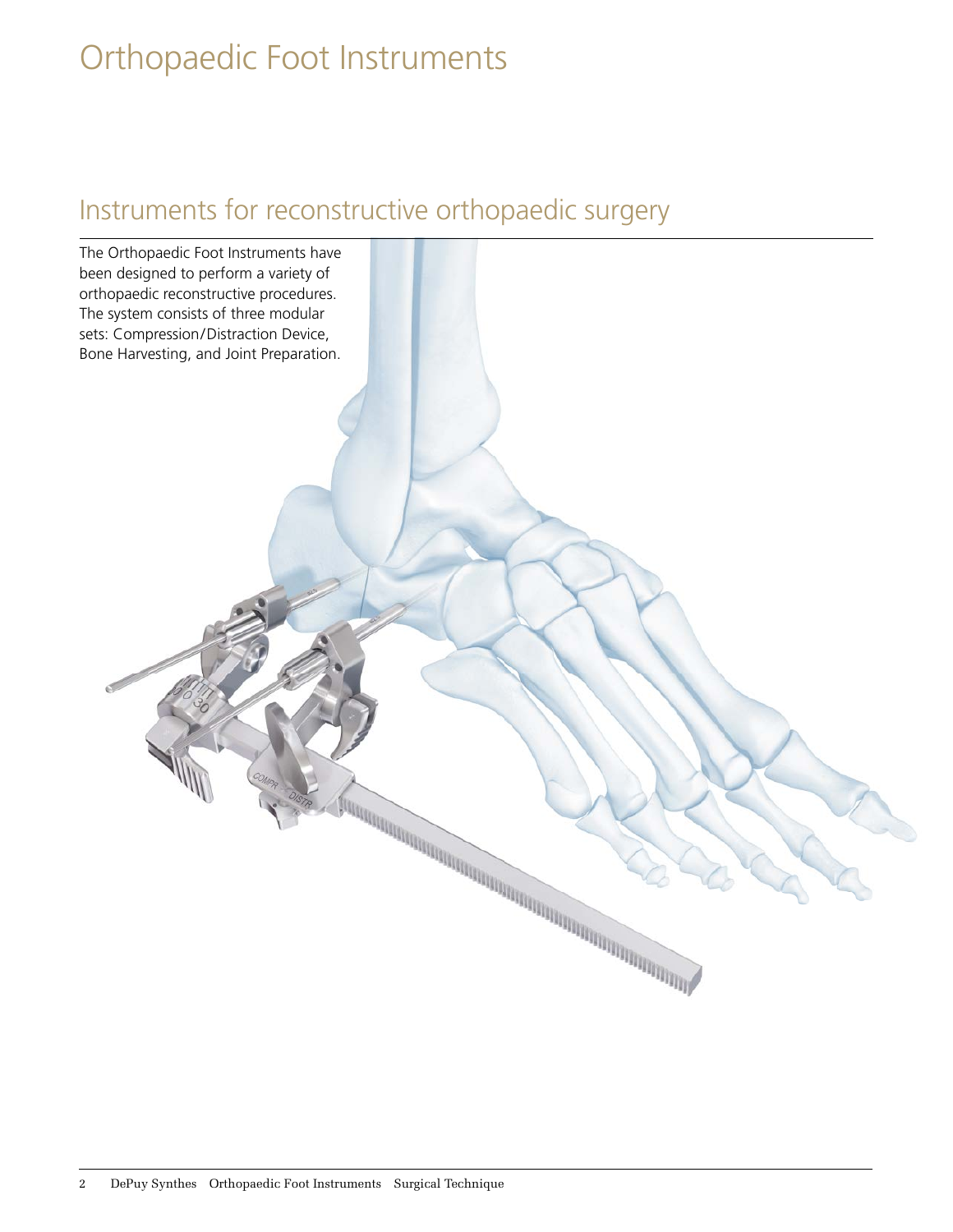#### **Compression/Distraction Device Set**

- Placement of 2.0 mm, 2.5 mm, and 3.0 mm K-wires at various angles
- Precise compression/distraction mechanism
- Two extra K-wire holes for more stability
- Adjustable for ideal instrument placement

#### **Bone Harvesting Set**

- Various trephine diameters enable accurate local bone grafting
- Corresponding extraction attachments enable safe removal of the bone graft
- Silicone handles for optimal grip
- Depth gauge indicator



#### **Joint Preparation Set**

- A variety of chisel shapes and a cartilage remover facilitate proper joint preparation
- Silicon handles for optimal grip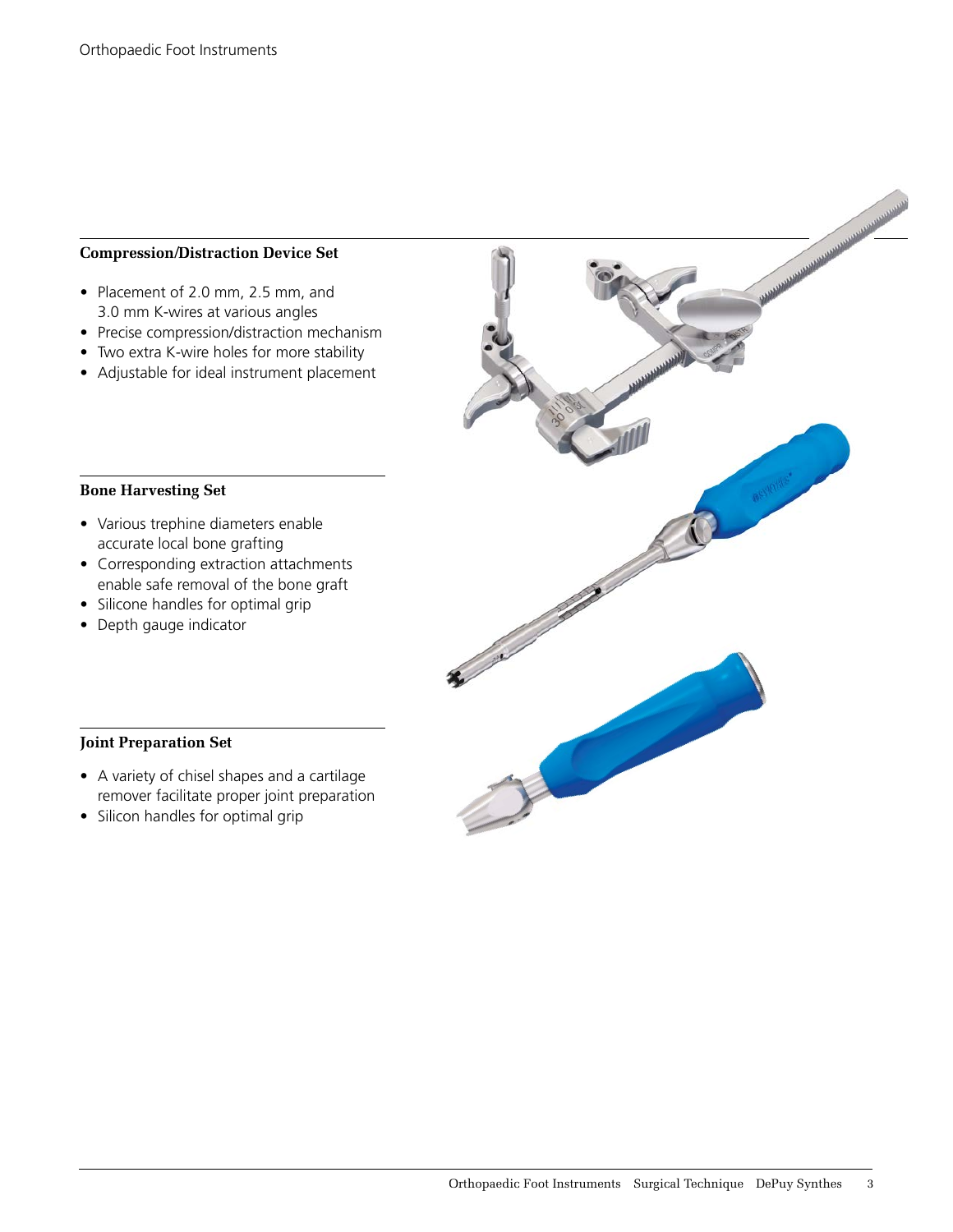# Applications

#### **Compression/Distraction Device Set**

- Compression and distraction of joints or bones
- Fracture treatment
- Arthrodeses (e.g., subtalar arthrodesis)
- Osteotomies (e.g., lateral calcaneal lengthening osteotomy)

#### **Bone Harvesting Set**

- Bone harvesting (e.g., from the calcaneus, proximal tibia, or iliac crest)
- Bone biopsies

#### **Joint Preparation Set**

- Preparation of joints for arthrodeses
- Removal of joint cartilage and bone
- Removal of exostoses and osteophytes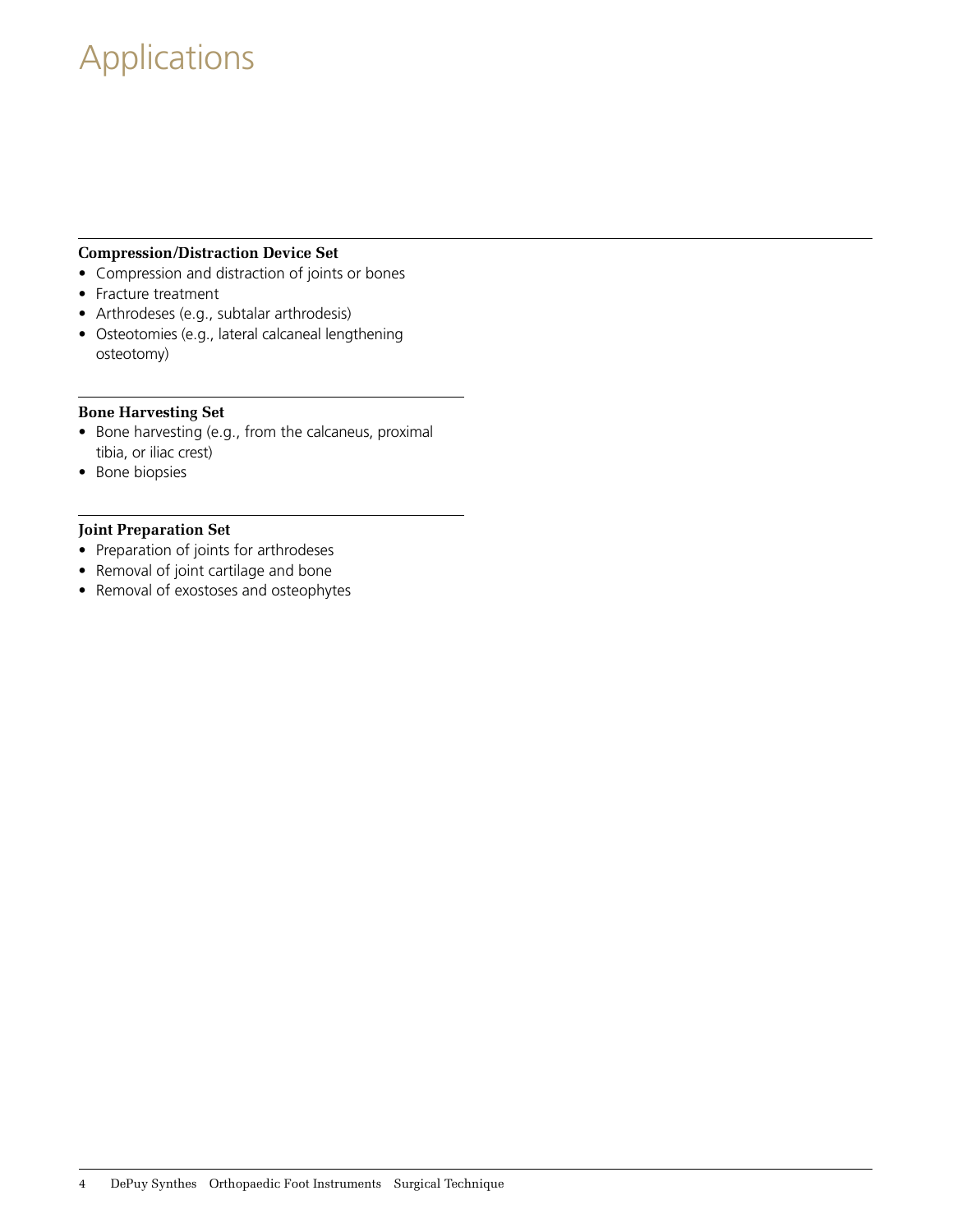# Compression/Distraction Device Set

## **1. Preparation**

Expose the indicated area. The approach will depend on the surgical procedure.

# **2. Prepare compression/distraction device**

#### **Instruments**

| 03.111.021 | Compression/Distraction Device                           |
|------------|----------------------------------------------------------|
| 03.111.022 | Compression/Distraction Holding Sleeve,<br>2.0 mm K-wire |
| 03.111.023 | Compression/Distraction Holding Sleeve,<br>2.5 mm K-wire |
| 03.111.024 | Compression/Distraction Holding Sleeve,<br>3.0 mm K-wire |

Thread the holding sleeves corresponding to the K-wire size into the threaded fixation holes of the fixation arms.

#### **Note: Do not tighten the holding sleeves at this point.**

Open all locking clamps of the compression/distraction device.

For preliminary alignment, adjust the rotation and distance of the arms for the procedure.

#### **Notes:**

- Lock the rotational mechanism first
- **• Lock both arms**
- **• Adjust the space between the arms**
- **A range of different adjustment approaches may be used**





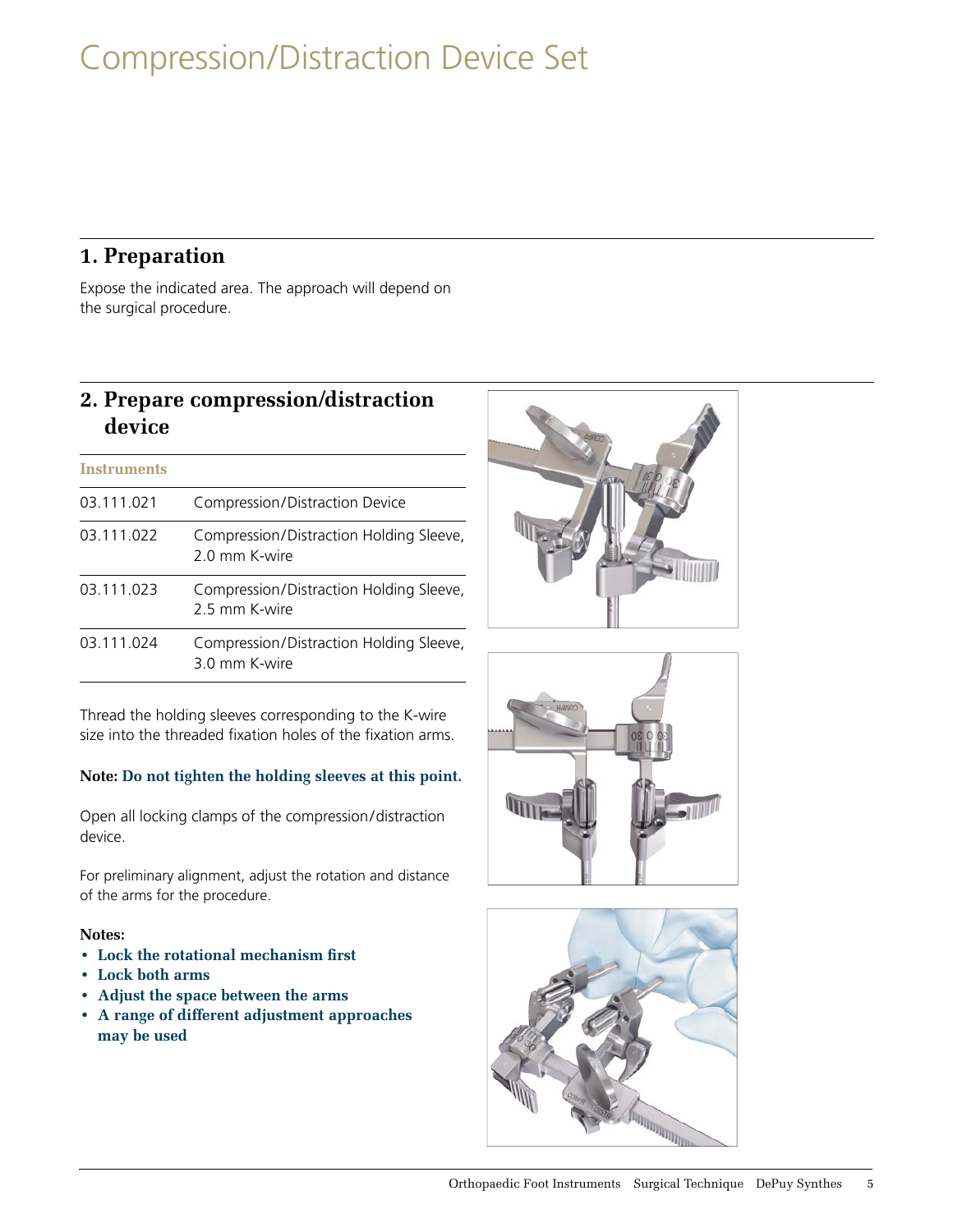# **3. Insert K-wires**

| <b>Instruments</b> |                                                                                      |
|--------------------|--------------------------------------------------------------------------------------|
|                    | Kirschner Wires, 150 mm, trocar point                                                |
| 292.25             | $2.5 \text{ mm}$                                                                     |
| 292.30             | $3.0 \text{ mm}$                                                                     |
| 292.75<br>292.79   | 2.5 mm, with Thread, 15 mm thread length<br>2.0 mm, with Thread, 15 mm thread length |

Position the device with the ends of the holding sleeves as close to the bone as possible.

Drill two K-wires through the holding sleeves into the bone.

Finger-tighten the holding sleeves. This will fix the device to the K-wires.

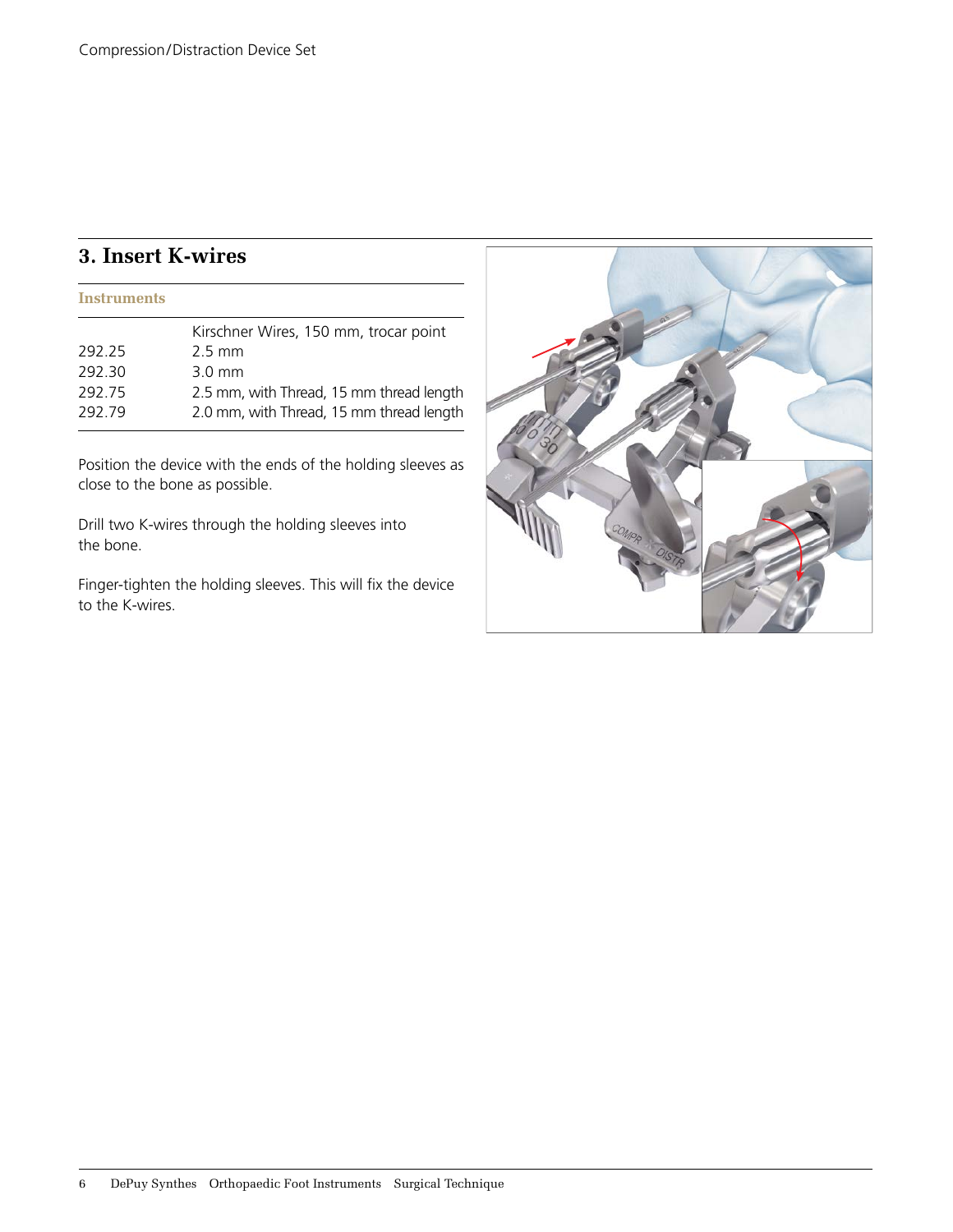If more stability is needed, additional 2.0 mm K-wires can be inserted through the extra K-wire holes of the arms, and drilled into the bone.

**Precaution: Apart from the blue tightening device, do not use any other instruments to tighten or loosen the holding sleeves as they may cause damage.**



# **4. Compress or distract**

Perform the surgical procedure once the K-wires have been inserted.

Choose compression or distraction by adjusting the switch mechanism.

Turn the wing bolt to compress or distract.

**Warning: Avoid excessive distraction. Too much distraction can damage the surrounding soft tissue.**

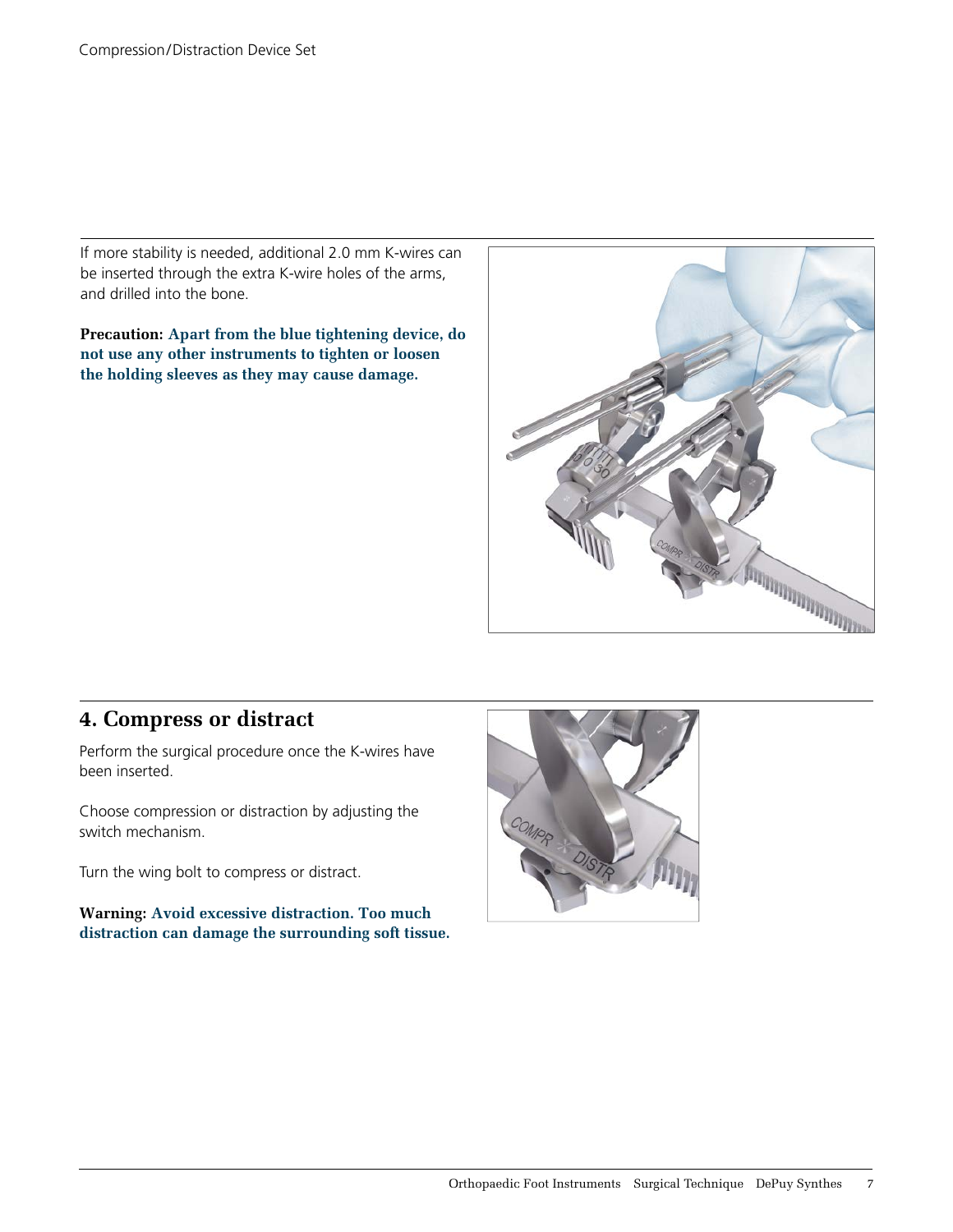## **5. Remove compression/distraction device**

#### **Instrument**

03.111.041 Holding Sleeve Handle

Open the locking clamps. Slide the holding sleeve handle over the holding sleeve and turn counterclockwise to loosen the holding sleeves.

Carefully remove the device.

Remove the K-wires.

# **Alternative technique**

Loosen the holding sleeves first, then open the locking clamps. Carefully remove the device.

Remove the K-wires.

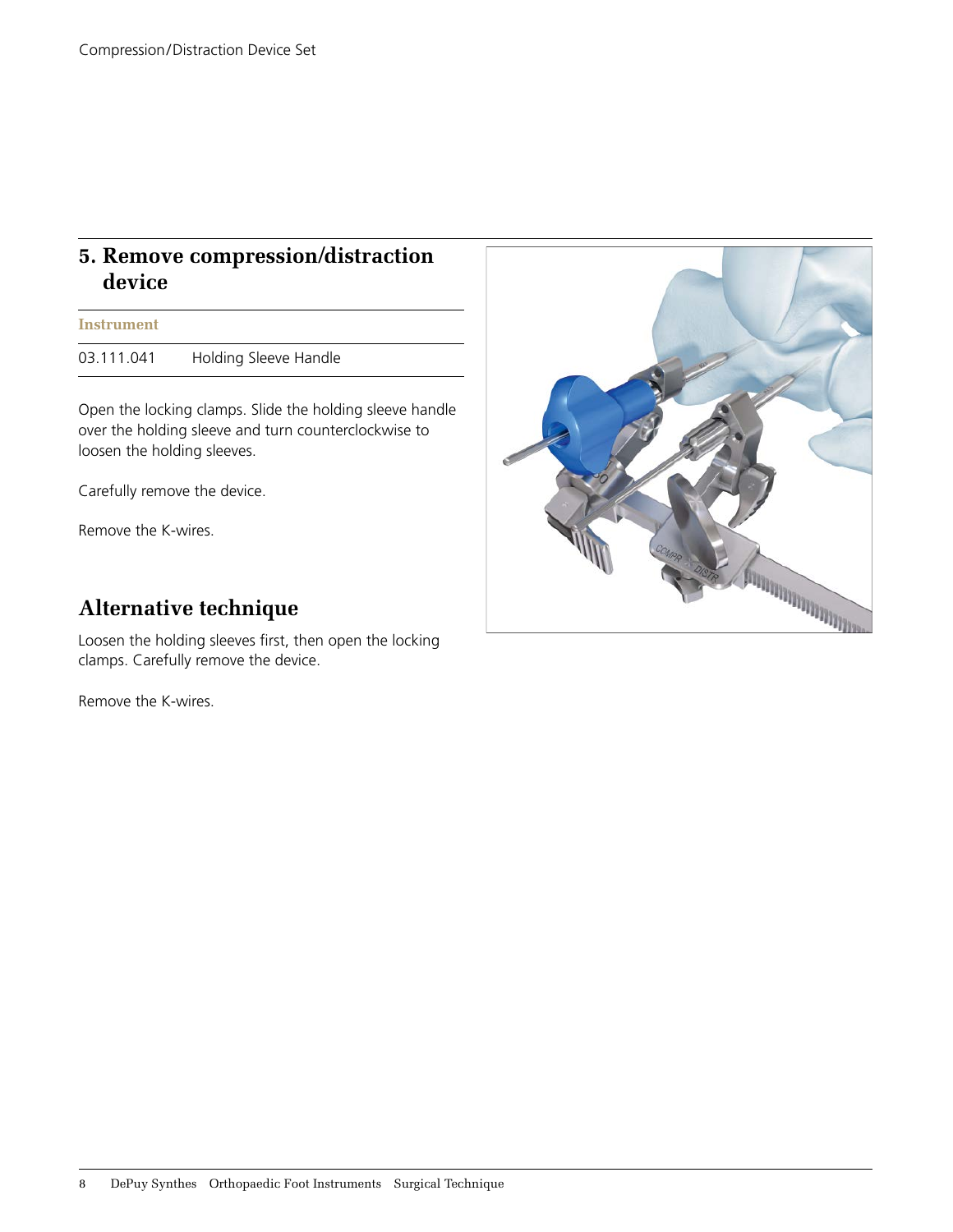# Bone Harvesting Set

## **1. Preparation**

Expose the indicated area. The approach will depend on the surgical procedure.

## **2. Place guide wire**

**Instrument**

02.111.001 Guide Wire for Trephines, with Stop

Drill the guide wire into the location where bone removal is required.

**Precaution: Drill the 3.2 mm guide wire until it reaches the stop at the end of the 1.2 mm tip.** 

**Note: In case insertion of the guide wire by hand is not possible, use a power tool to drill the guide wire into the bone.**

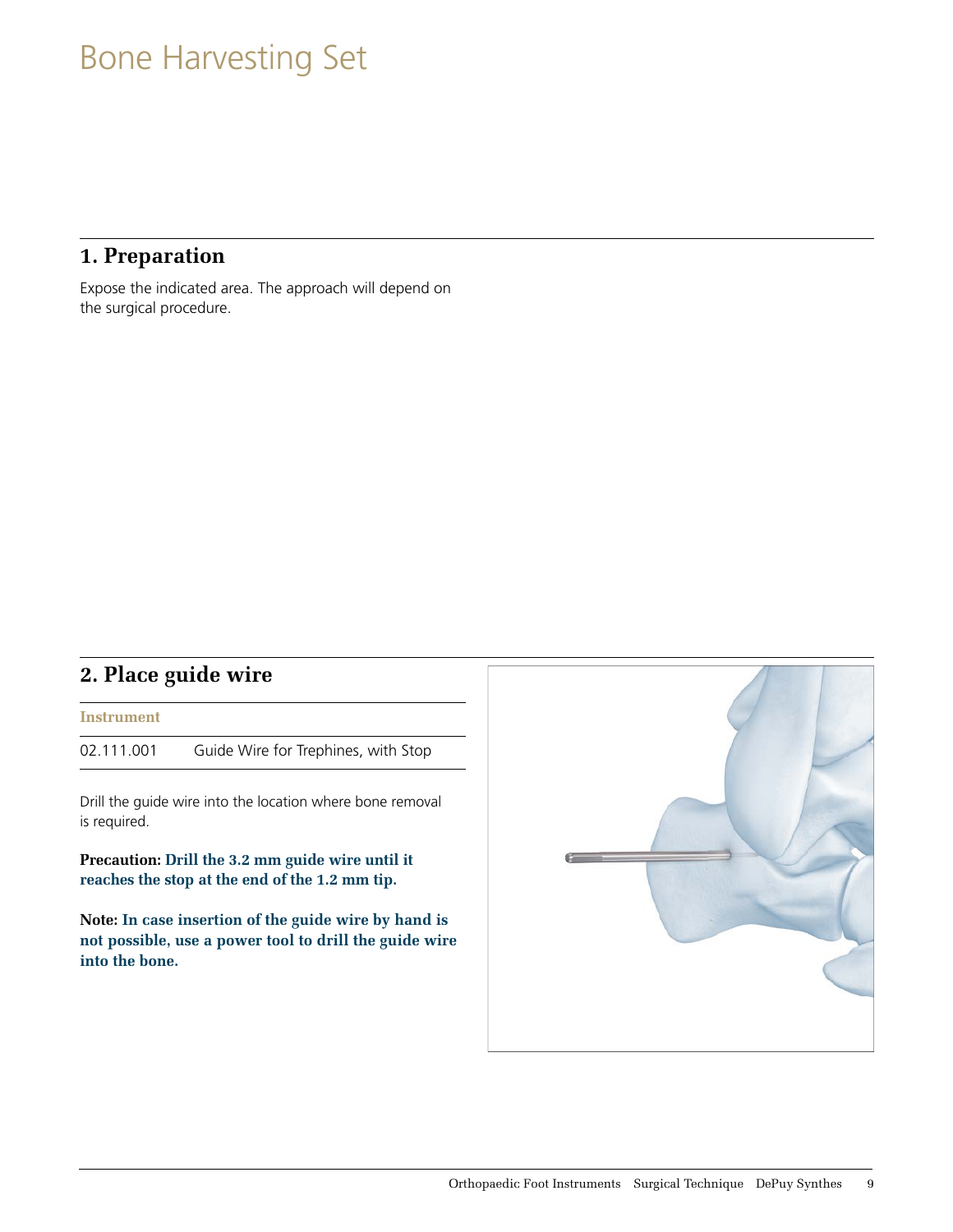# **3. Cut bone graft**

| <b>Instruments</b> |                                        |
|--------------------|----------------------------------------|
| 03.111.013         | Silicone Handle, short, quick coupling |
|                    | Trephine Attachments                   |
| 03.111.025         | 5.5 mm diameter                        |
| 03.111.026         | 7.0 mm diameter                        |
| 387.659            | 8.5 mm diameter                        |
| 387.660            | 9.5 mm diameter                        |
| 387.661            | 10.5 mm diameter                       |
| 387.662            | 12.5 mm diameter                       |
| 387.663            | 14.0 mm diameter                       |
| 03.111.030         | Shaft for Trephine Attachments         |

# 70 C .

- **Warnings**
- **Trephines have sharp cutting edges that may cause injury**
- **Handle the attachments with care. Damage to the cutting edges may cause failure and will alter the precision of the instrument**
- **• Only use instruments with sharp edges**

Attach the shaft for trephine and extraction attachments to a handle.

Select the preferred trephine size and attach it to the shaft. Slide the trephine over the guide wire to the bone.

#### **Note: The trephine cannot be disengaged from the shaft when it is inserted over the guide wire.**

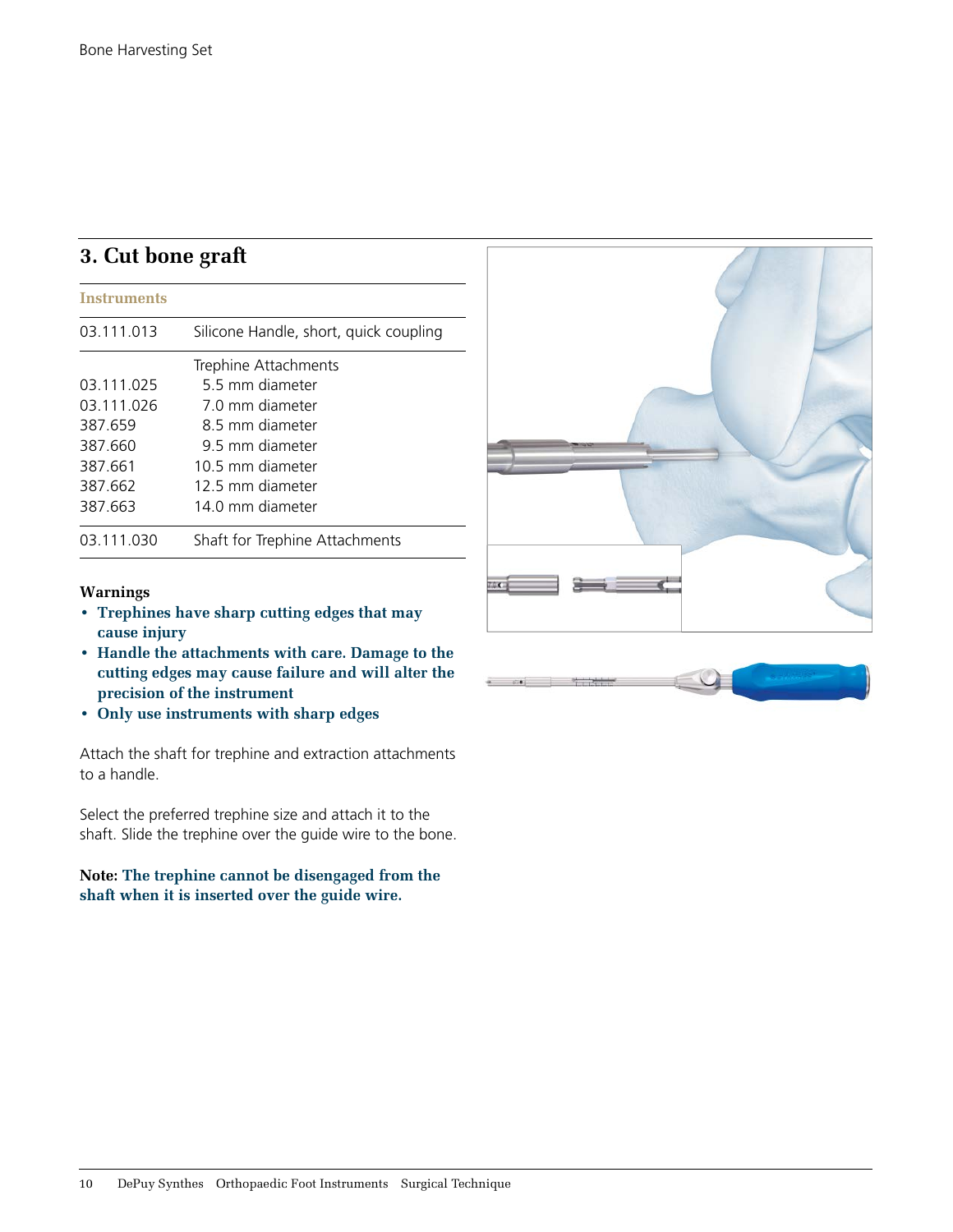Use gentle rotational movements to cut into the bone.

The end of the guide wire is visible through the window in the trephine shaft. Read the length of the bone graft.

Continue insertion of the trephine to the desired depth.

Remove the trephine by pulling back on the handle.

The extracted bone graft should remain in the trephine

**Note: If the bone graft cannot be removed with the trephine, use the bone extraction attachment to remove the bone graft from the bone (see alternative technique on page 13).**



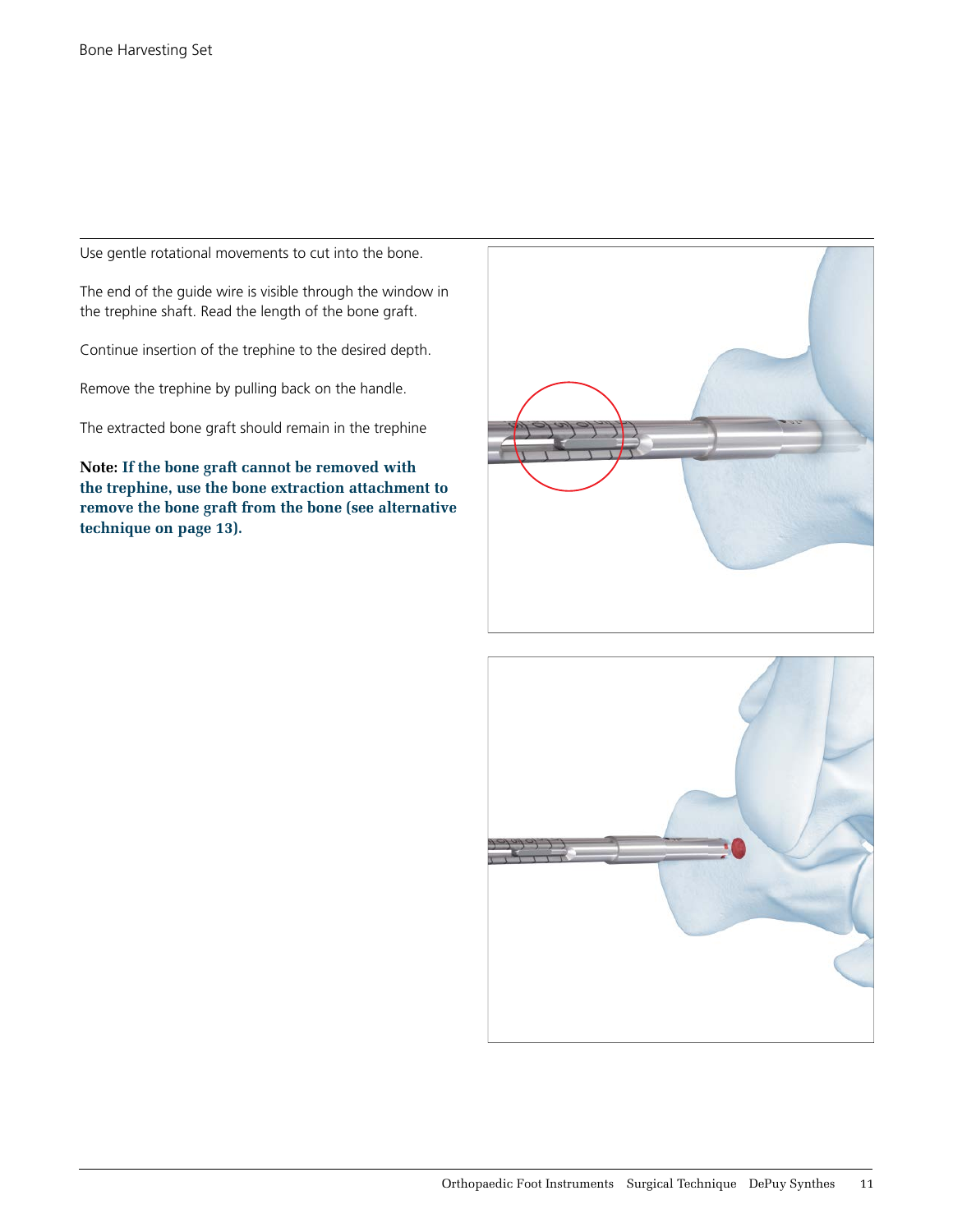# **4. Remove bone graft from trephine instrument**

#### **Instrument**

03.111.031 Stylet for Bone Harvesting Trephines

Remove the handle and insert the stylet into the back of the trephine shaft (Figure 1).

Carefully push the bone graft and guide wire out the front of the trephine (Figure 2).





Figure 1



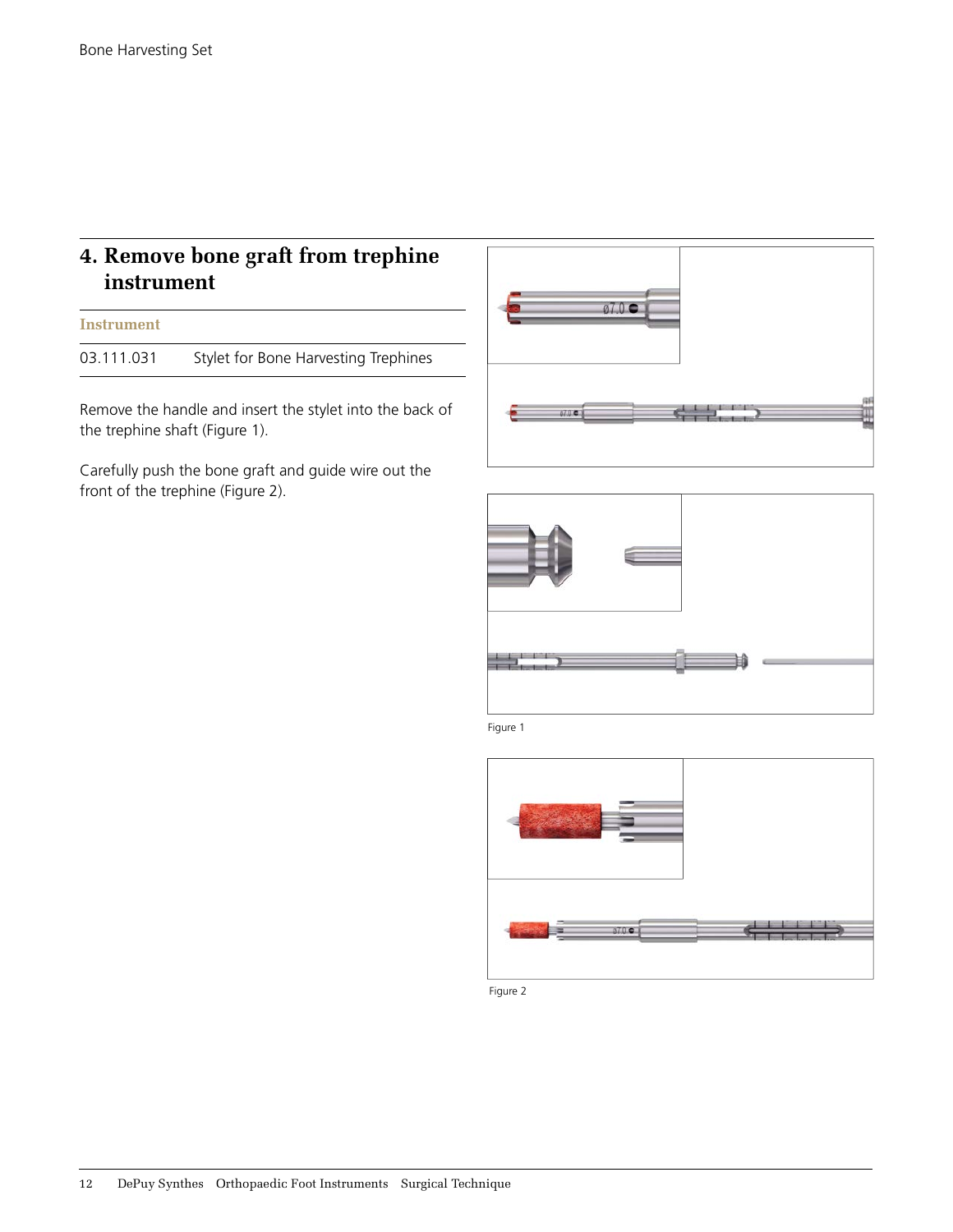# **Alternative technique**

Removal of bone graft with the bone extraction attachment

| Instruments |                                        |
|-------------|----------------------------------------|
| 03.111.013  | Silicone Handle, short, quick coupling |
|             | <b>Extraction Attachments</b>          |
| 03.111.027  | 5.5 mm diameter                        |
| 03.111.028  | 7.0 mm diameter                        |
| 387.669     | 8.5 mm diameter                        |
| 387.670     | 9.5 mm diameter                        |
| 387.671     | 10.5 mm diameter                       |
| 387.672     | 12.5 mm diameter                       |
| 387.673     | 14.0 mm diameter                       |
| 03.111.030  | Shaft for Trephine Attachments         |

## **Note: All trephines have a corresponding extraction attachment size.**

Insert the extraction attachment over the guide wire to the depth created by the trephine (the handle should not rotate).

To break the graft dowel free, turn the holder slowly until a cracking noise is heard or there is no more resistance when turning. Remove the holder. Both the bone dowel and the guide wire will remain in the extraction attachment.

Remove the bone graft as described in Step 4.

## **Note: It is possible to use a hammer in combination with the handles to aid in removal of the graft. Use light, controlled hammer blows.**

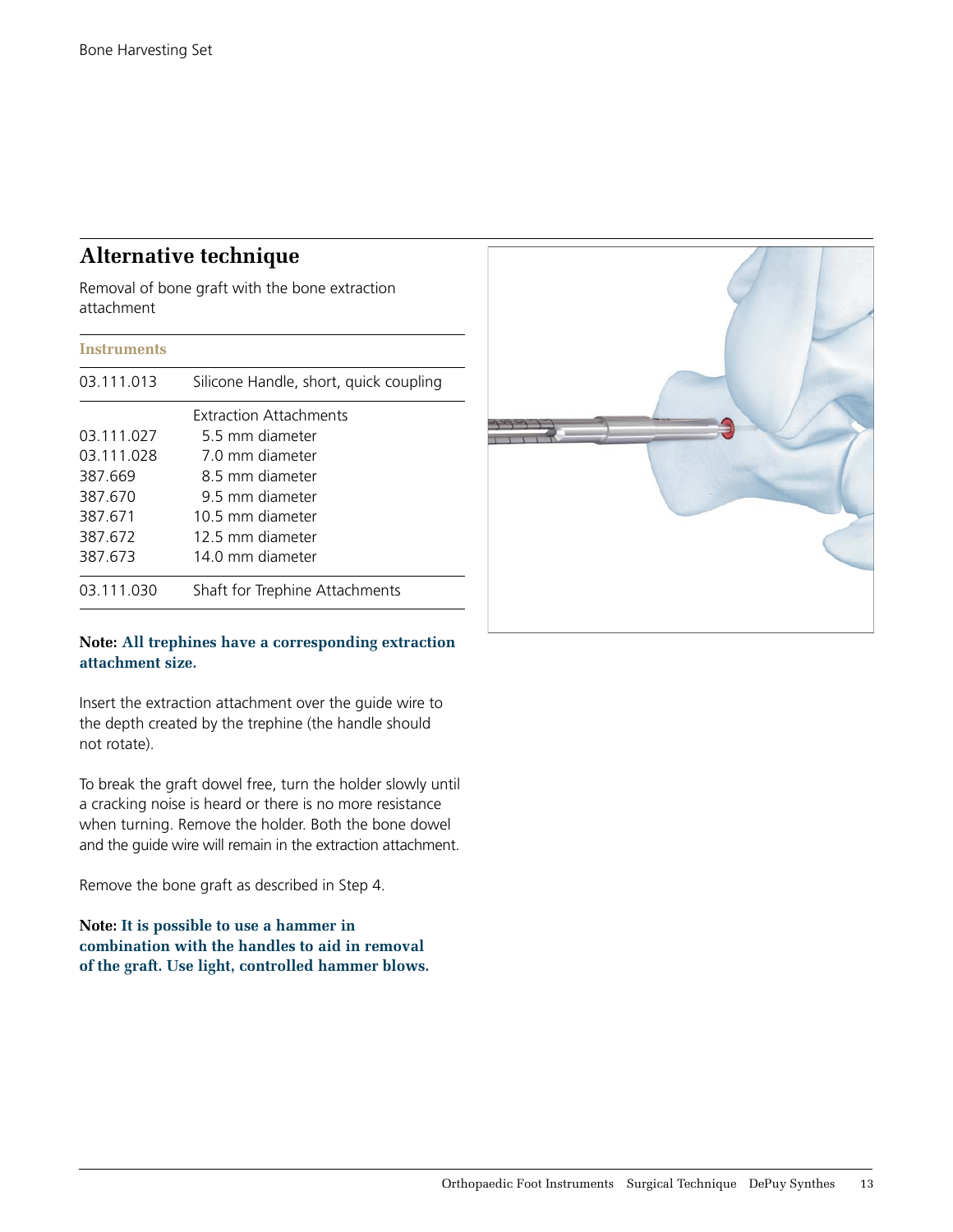# Joint Preparation Set

## **1. Preparation**

Expose the indicated area. The approach will depend on the surgical procedure.

# **2. Choose instrument**

| <b>Instruments</b>                                                 |                                                                                                                                                                                    |
|--------------------------------------------------------------------|------------------------------------------------------------------------------------------------------------------------------------------------------------------------------------|
| 03.111.012                                                         | Silicone Handle, long, quick coupling                                                                                                                                              |
| 03.111.014                                                         | Joint Preparation Cartilage Remover,<br>12 mm, quick coupling, 124 mm length                                                                                                       |
| 03.111.016<br>03.111.017<br>03.111.018<br>03.111.019<br>03.111.020 | Joint Preparation Chisels<br>Straight, broad, 15 mm wide<br>20° bend, narrow, 10 mm wide<br>20° bend, broad, 15 mm wide<br>Curved, narrow, 10 mm wide<br>Curved, broad, 15 mm wide |

## **Precautions**

- **• Chisels and cartilage remover have sharp cutting edges that may cause injury**
- **• Handle the instruments with care. Damage to the cutting edges may cause failure and will alter the precision of the instrument**
- **• Only use instruments with sharp edges**

Attach the appropriate chisel or cartilage remover to a quick coupling handle.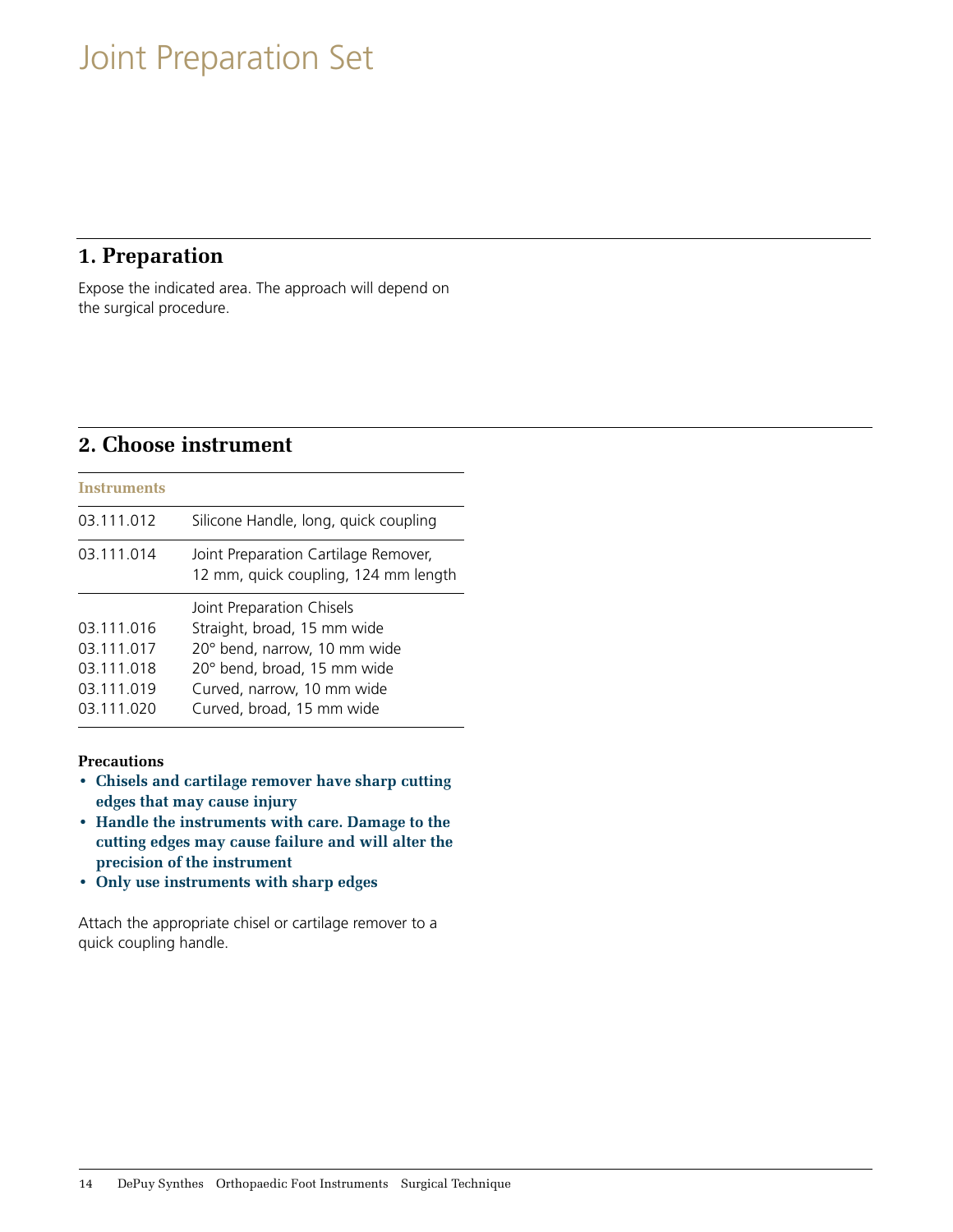# **3. Prepare joints and/or bones**

#### **Notes**

- **It is possible to use a hammer in combination with the handles**
- **• Use light, controlled hammer blows**

For the cartilage remover, place it in the joint and pull back on the handle while applying force on the bone surface. This will peel away the surface.



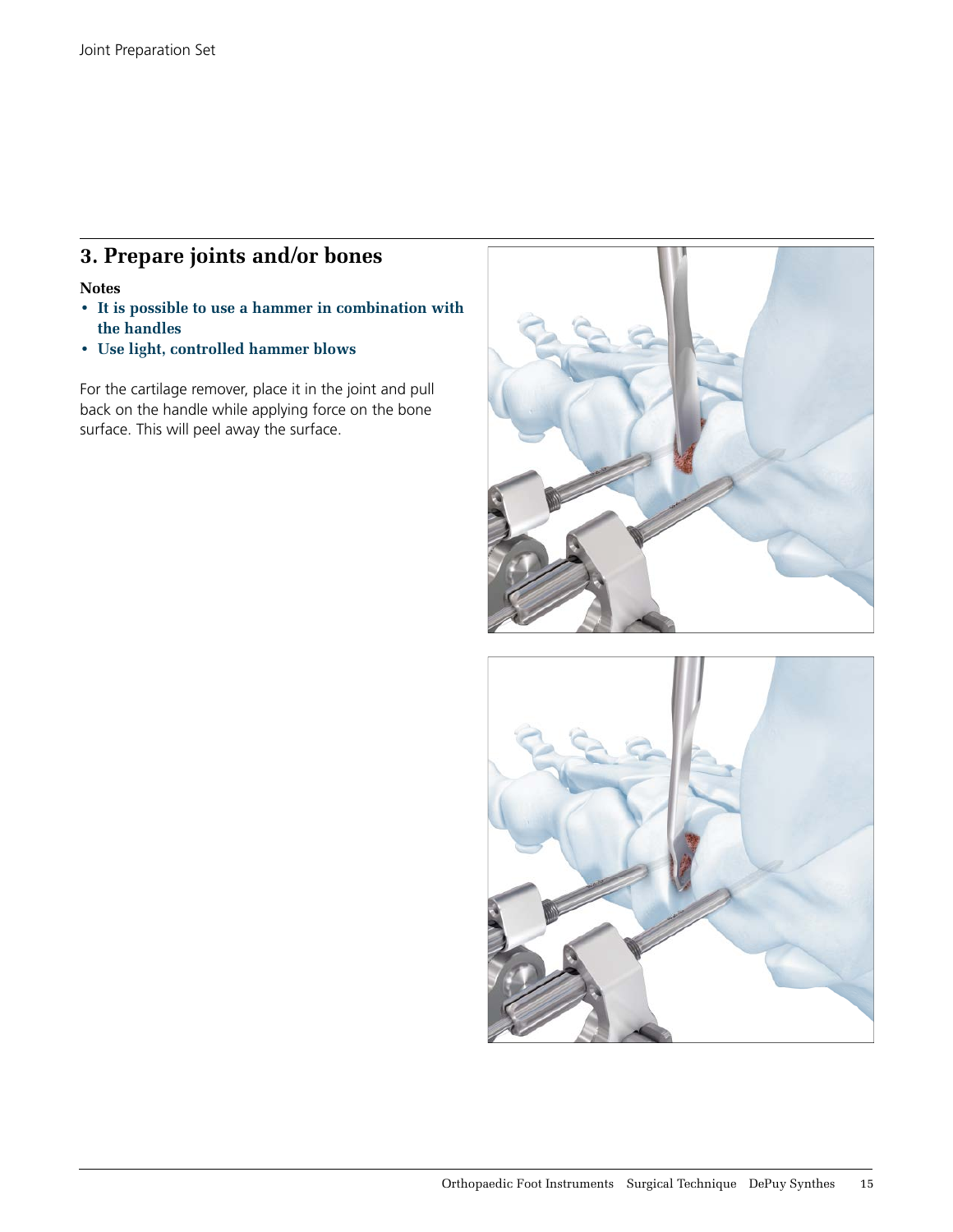# Instruments Included in Joint Preparation Set (01.211.001)

| 03.111.012 | Silicone Handle, long, quick coupling                                        |  |
|------------|------------------------------------------------------------------------------|--|
| 03.111.014 | Joint Preparation Cartilage Remover,<br>12 mm, quick coupling, 124 mm length |  |
| 03.111.015 | Joint Preparation Chisel, straight,<br>narrow, 10 mm wide                    |  |
| 03.111.016 | Joint Preparation Chisel, straight, broad,<br>15 mm wide                     |  |
| 03.111.017 | Joint Preparation Chisel, 20° bend,<br>narrow, 10 mm wide                    |  |
| 03.111.018 | Joint Preparation Chisel, 20° bend,<br>broad, 15 mm wide                     |  |
| 03.111.019 | Joint Preparation Chisel, curved, narrow,<br>10 mm wide                      |  |
| 03.111.020 | Joint Preparation Chisel, curved, broad,<br>15 mm wide                       |  |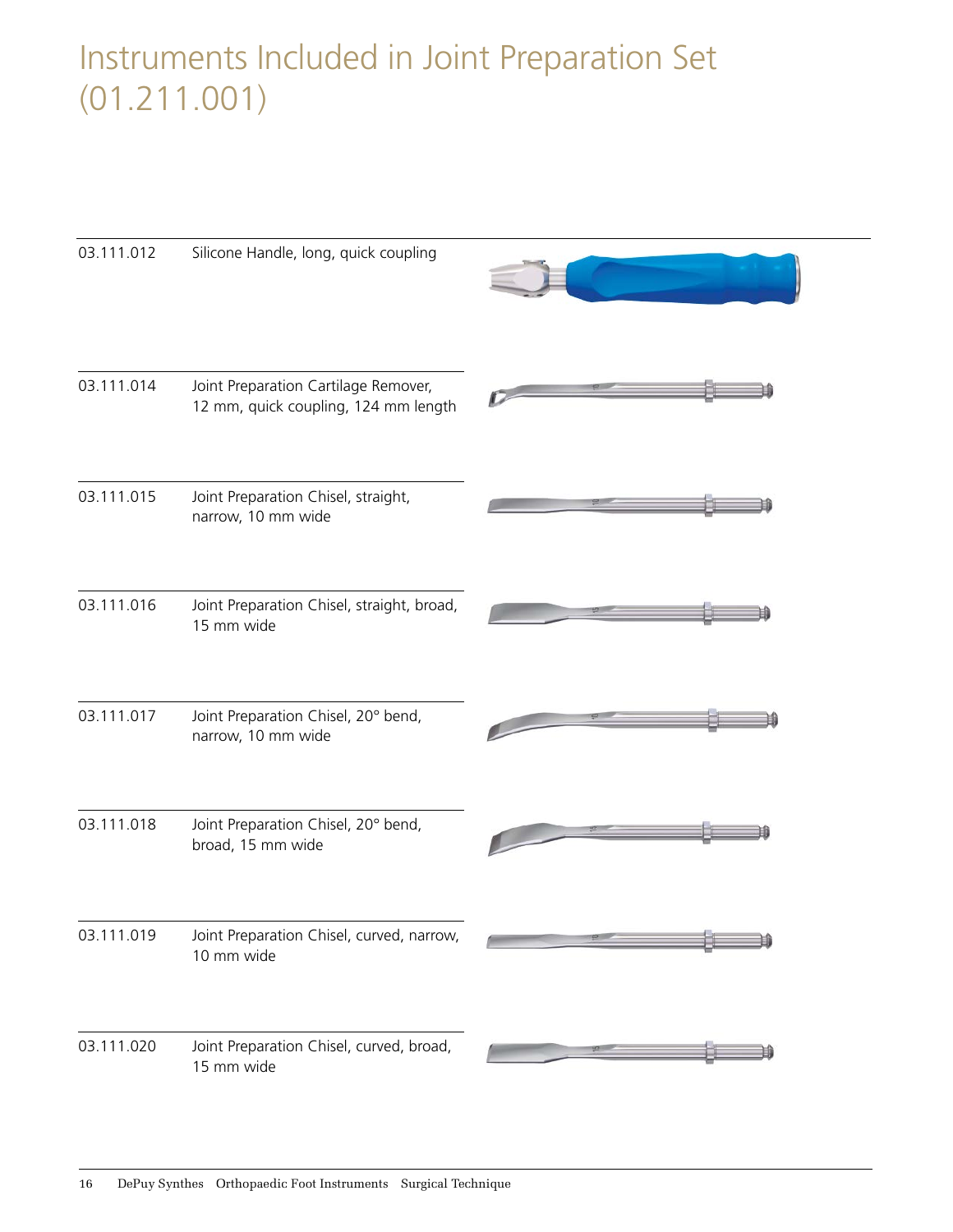# Instruments Included in Compression/ Distraction Device Set (01.211.002)

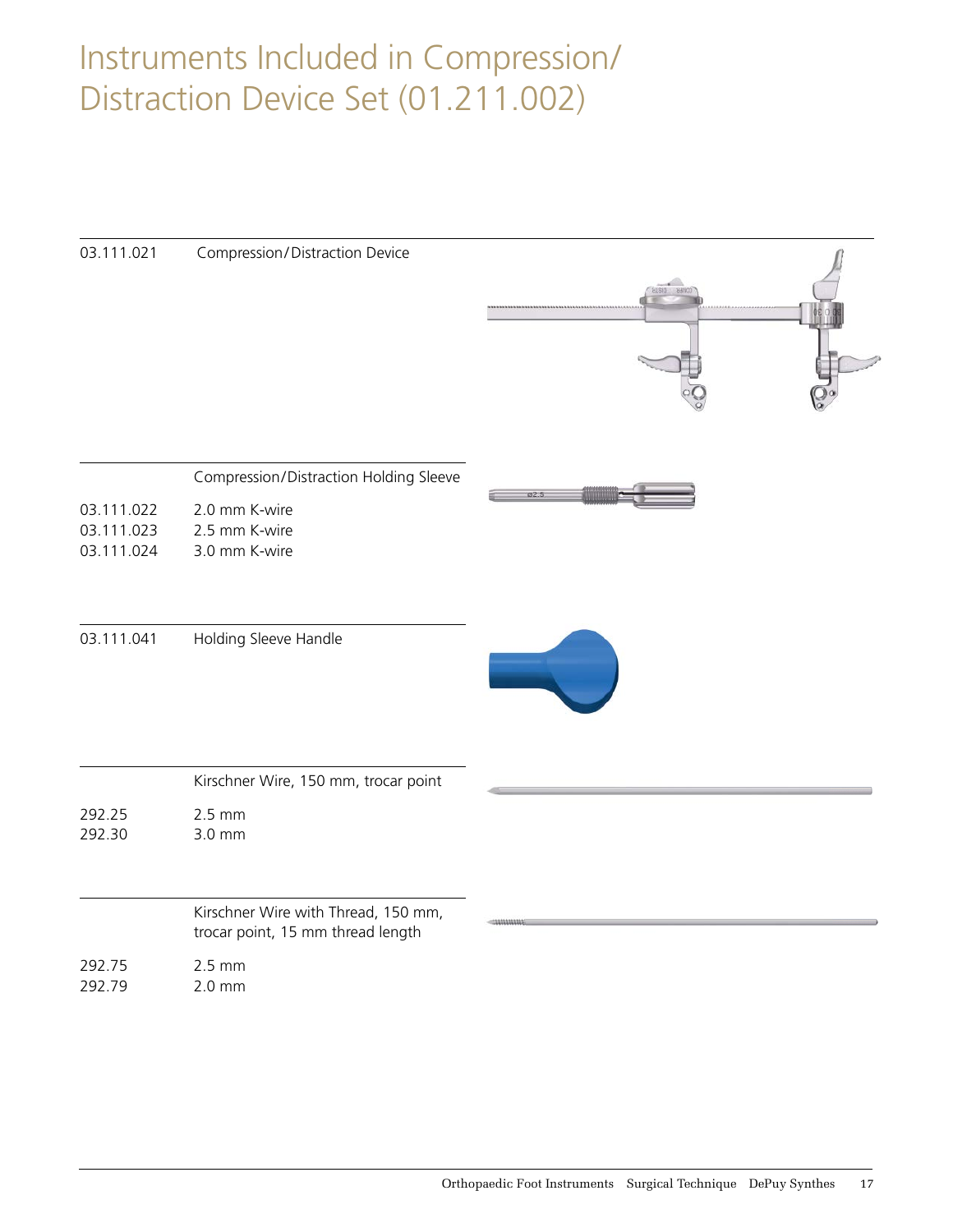# Instruments Included in Bone Harvesting Set (01.211.003)

| 02.111.001         | Guide Wire for Trephines, with Stop,<br>3.2 mm diameter, 1.6 mm tip |                        |
|--------------------|---------------------------------------------------------------------|------------------------|
| 03.111.013         | Handle, short, quick coupling                                       |                        |
|                    | Trephine Attachment                                                 |                        |
| 03.111.025         | 5.5 mm diameter                                                     | $07.0 \Leftrightarrow$ |
| 03.111.026         | 7.0 mm diameter                                                     |                        |
| 387.659            | 8.5 mm diameter                                                     |                        |
| 387.660            | 9.5 mm diameter                                                     |                        |
| 387.661            | 10.5 mm diameter                                                    |                        |
| 387.662<br>387.663 | 12.5 mm diameter<br>14.0 mm diameter                                |                        |
|                    | <b>Extraction Attachment</b>                                        |                        |
|                    |                                                                     | $07.0$ $\sim$          |
| 03.111.027         | 5.5 mm diameter                                                     |                        |
| 03.111.028         | 7.0 mm diameter                                                     |                        |
| 387.669            | 8.5 mm diameter                                                     |                        |
| 387.670            | 9.5 mm diameter                                                     |                        |
| 387.671            | 10.5 mm diameter                                                    |                        |
| 387.672            | 12.5 mm diameter                                                    |                        |
| 387.673            | 14.0 mm diameter                                                    |                        |
| 03.111.030         | Shaft for Trephine Attachments                                      |                        |
| 03.111.031         | Stylet for Bone Harvesting Trephines                                |                        |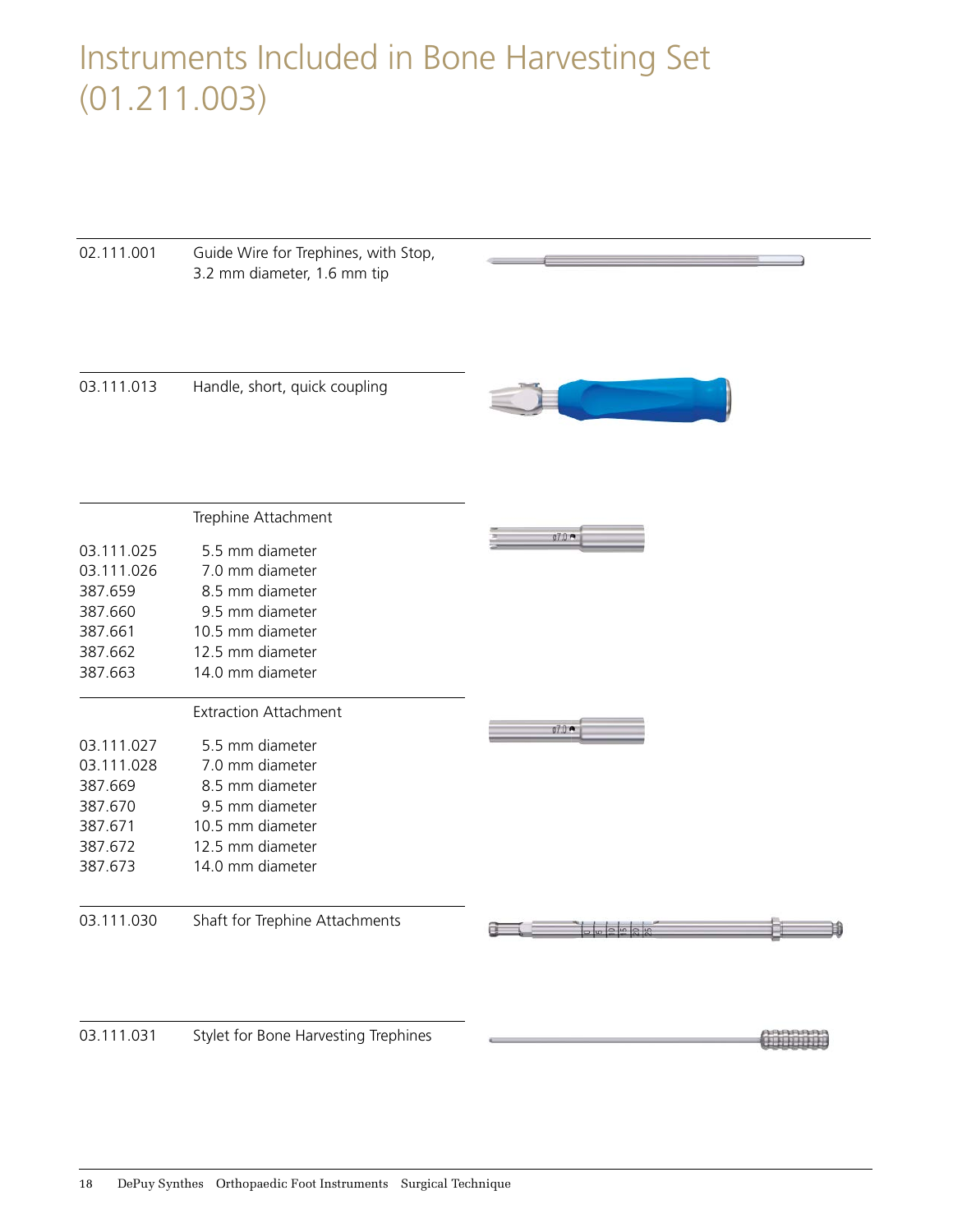# Joint Preparation Set (01.211.001)

## **Graphic Case**

60.211.013 Module Case for Joint Preparation Set

#### **Instruments**

| 03.111.012 | Handle, long, quick coupling         |
|------------|--------------------------------------|
| 03.111.014 | Joint Preparation Cartilage Remover, |
|            | 12 mm, quick coupling, 124 mm length |

## Joint Preparation Chisels

|            | (mm) | Description      |
|------------|------|------------------|
| 03.111.015 | 10   | Straight, narrow |
| 03.111.016 | 15   | Straight, broad  |
| 03.111.017 | 10   | 20° bend, narrow |
| 03.111.018 | 15   | 20° bend, broad  |
| 03.111.019 | 10   | Curved, narrow   |
| 03.111.020 | 15   | Curved, broad    |

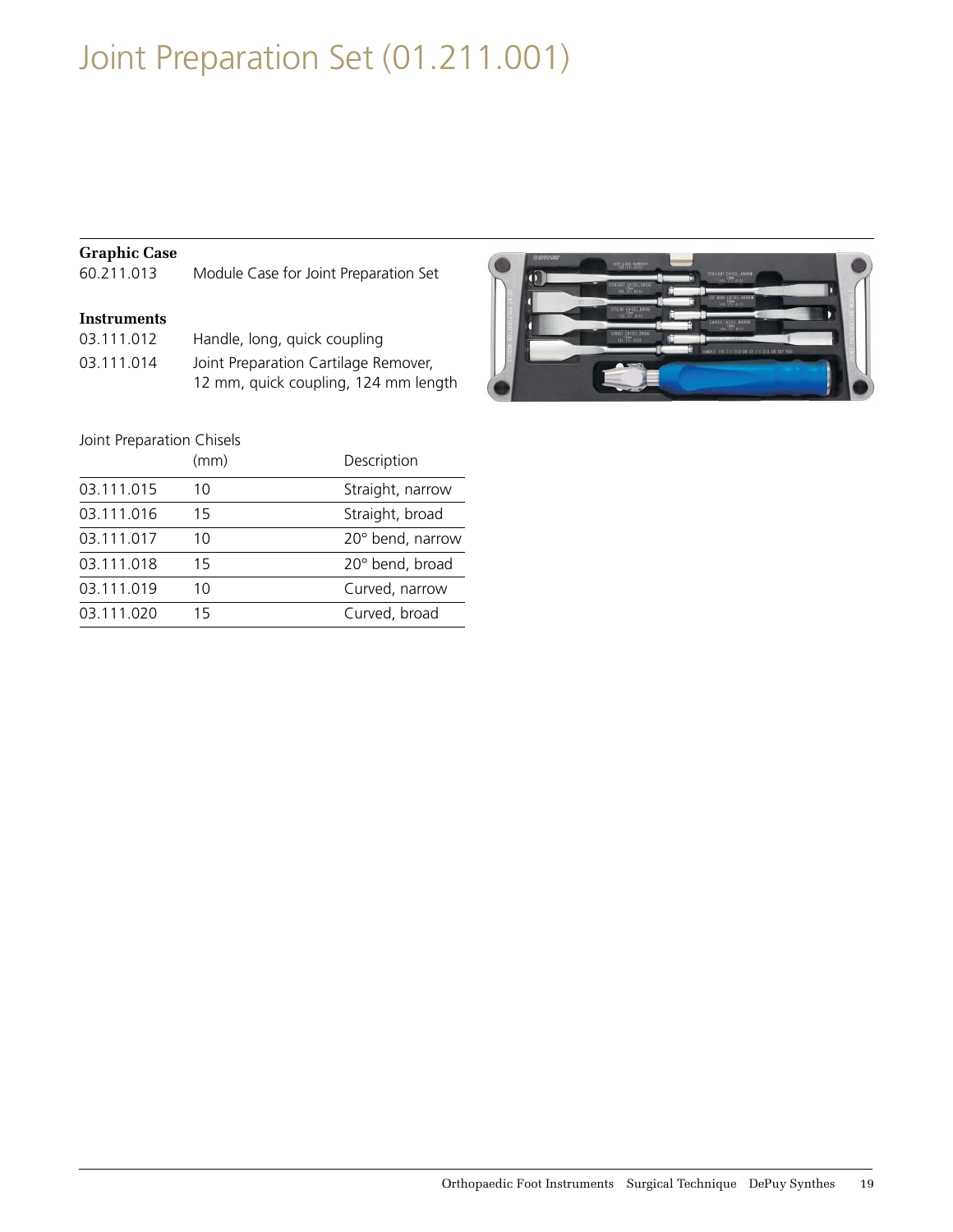# Compression/Distraction Device (01.211.002)

## **Graphic Case**

| 60.211.015         | Compression/Distraction Module Case                       |
|--------------------|-----------------------------------------------------------|
| <b>Instruments</b> |                                                           |
| 03.111.021         | Compression/Distraction Device                            |
|                    | Compression/Distraction Holding Sleeves,<br>2 еа.         |
| 03.111.022         | 2.0 mm K-wire                                             |
| 03.111.023         | 2.5 mm K-wire                                             |
| 03.111.024         | 3.0 mm K-wire                                             |
| 03.111.041         | Holding Sleeve Handle                                     |
|                    | Kirschner Wires, 150 mm, trocar point                     |
| 292.25             | 2.5 mm, 1 pkg. of 10                                      |
| 292.30             | 3.0 mm, 1 pkg. of 10                                      |
| 292.75             | 2.5 mm, with Thread, 15 mm thread length,<br>1 pkg. of 10 |
| 292.79             | 2.0 mm, with Thread, 15 mm thread length,<br>1 pkg. of 10 |





Note: For additional information, please refer to the package insert or www.e-ifu.com.

For detailed cleaning and sterilization instructions, please refer to www.depuysynthes.com/hcp/cleaning-sterilization or sterilization instructions, if provided in the instructions for use.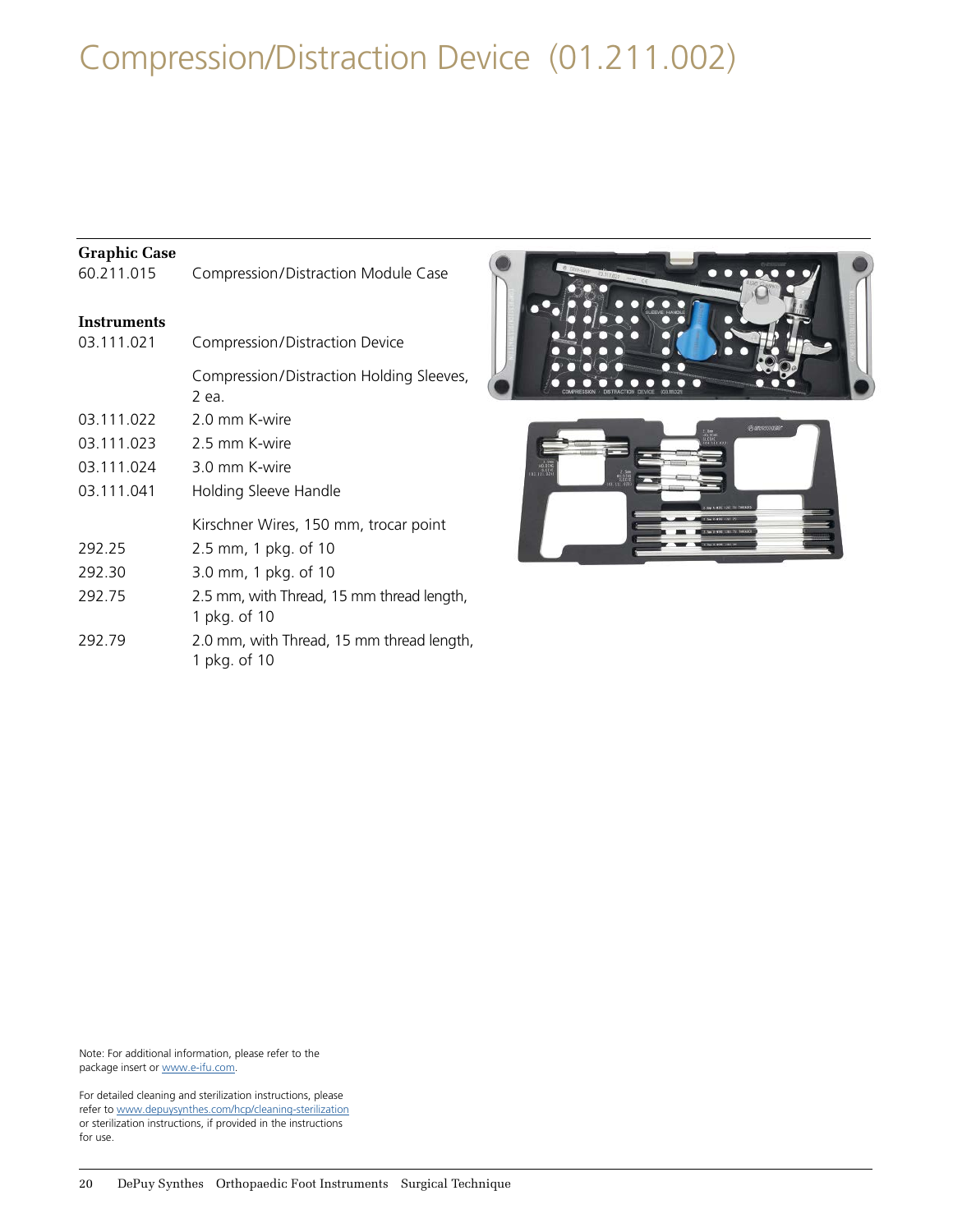# Bone Harvesting Set (01.211.003)

## **Graphic Case**

60.211.017 Bone Harvesting Module Case

#### **Instruments**

| 02.111.001 | Guide Wire for Trephines, with Stop,   |
|------------|----------------------------------------|
|            | 3.2 mm diameter, 1.6 mm tip, 2 ea.     |
| 03.111.013 | Silicone Handle, short, quick coupling |

## Trephine Attachments

|            | Dia. (mm) |         | Dia  |
|------------|-----------|---------|------|
| 03.111.025 | 5.5       | 387.661 | 10.5 |
| 03.111.026 | 7 O       | 387.662 | 12.5 |
| 387.659    | 8.5       | 387.663 | 14.0 |
| 387.660    | 95        |         |      |

| Dia. (mm) |         | Dia. (mm) |
|-----------|---------|-----------|
| 5.5       | 387.661 | 10.5      |
| 7.0       | 387.662 | 12.5      |
| 8.5       | 387.663 | 14.0      |
|           |         |           |



#### Extraction Attachments

|            | Dia. (mm) |              | Dia. (mm) |
|------------|-----------|--------------|-----------|
| 03.111.027 | 55        | 387.671.10.5 |           |
| 03.111.028 | 7 N       | 387.672.12.5 |           |
| 387.669    | 85        | 387.673.14.0 |           |
| 387.670    | 95        |              |           |

| 03.111.030 |  | Shaft for Trephine Attachments |
|------------|--|--------------------------------|
|            |  |                                |

| 03.111.031 | Stylet for Bone Harvesting Trephines |  |
|------------|--------------------------------------|--|
|            |                                      |  |